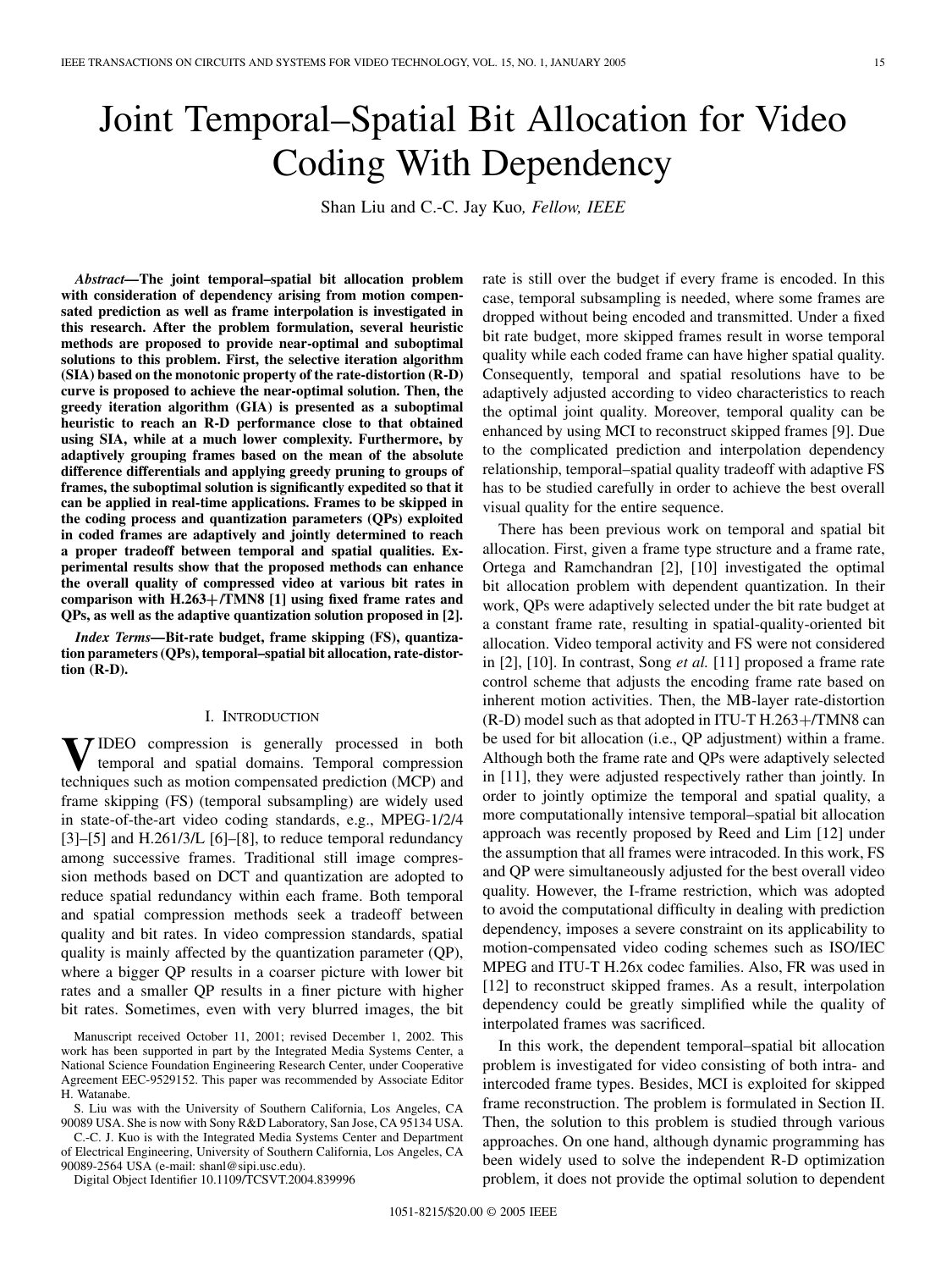optimization problems due to its solution nature [\[10](#page-11-0)], [[13\]](#page-11-0). On the other hand, exhaustive search, which can guarantee the optimality of the solution, is of little practical value due to the extremely high computational complexity.

Therefore, several near-optimal and suboptimal heuristics with reasonable computational costs are proposed in this paper. They are briefly summarized below. First, the selective iteration algorithm (SIA) is presented by extending the monotonic property, which was observed and exploited in the one-dimensional (1-D) R-D optimization method [[2\]](#page-11-0), [\[10](#page-11-0)], i.e., adaptive quantization in the spatial domain, to the two-dimensional (2-D) case and then applying it to the 2-D R-D optimization problem in the joint temporal–spatial domain. Using this monotonic property to prune out unqualified parameter (QP/FS) combinations, the complexity of exhaustive search is significantly reduced and a near-optimal solution can be reached. Second, the greedy iteration algorithm (GIA) is developed to further reduce the complexity of SIA with more aggressive pruning so that suboptimal results can be achieved in practice. These two algorithms and the 2-D monotonic property are detailed in Section III.

In Section IV, an adaptive frame grouping (AFG) scheme is introduced as a preprocessing tool, where successive frames with constant motion velocity and similar texture complexity are grouped and assigned with the same temporal (FS) and spatial (QP) resolutions. By applying the GIA to a group of frames (GOFs), the frame interpolation dependency can be greatly reduced, and thus the overall complexity. It is worthwhile to emphasize that both skipped and coded frames contribute to the operational R-D function in our framework. The MCI scheme based on the triangular-patch affine warping method [[14\]](#page-11-0), [\[15](#page-11-0)] is adopted to reconstruct skipped frames.

Experimental results are given in Section V to demonstrate the performance of proposed bit allocation algorithms. It is observed that the proposed algorithms can outperform the H.263+/TMN8 standard codec [[1\]](#page-11-0) with fixed FS/QP from 0.3 to 1 dB in average PSNR for different test sequences under various bit rate budgets. Moreover, the PSNR variance is smaller, which implies that the output visual quality is more consistent from frame to frame. This is usually preferred by the human visual system. The performance improvement of the 2-D R-D optimization over the 1-D R-D optimization as proposed in [[2\]](#page-11-0) is also reported. Finally, concluding remarks are given in Section VI.

## II. PROBLEM FORMULATION

## *A. Preliminaries*

*1) Spatial QP Adaptation:* The classical bit allocation problem was examined with or without temporal depen-dency [[2\]](#page-11-0), [\[10](#page-11-0)]. Given N dependent coded frames with a fixed frame rate, the problem is to select QPs for all frames,  $\{Q_i, i = 1, \ldots, N\}$ , to achieve the best overall spatial quality. Mathematically, the problem is to determine

$$
\min_{Q_1,\dots,Q_N} \sum_{i=1}^N D_i(Q_1,\dots,Q_i)
$$
\nsubject to 
$$
\sum_{i=1}^N R_i(Q_1,\dots,Q_i) < B \tag{1}
$$

where  $D_i(\cdot)$  and  $R_i(\cdot)$  are the distortion and the rate of the *i*th frame under a given QP selection, respectively. Also,  $B$  stands for the total bit budget. Note that the frame rate is predetermined in (1) so that FS is fixed for the entire sequence. Only the spatial quality of coded frames is optimized while skipped frames are not considered if there are any.

In contrast, conventional frame-rate control algorithms perform dynamic FS according to the motion activity of underlying video while determining the QP of each frame independently. It is natural that the bit rate can be more efficiently allocated if the temporal–spatial tradeoff is properly exploited.

*2) Affine MCI:* No matter how a sequence is compressed and transmitted, the final received video quality can be best evaluated at the full frame rate. Thus, frame-rate up-conversion techniques are used to reconstruct skipped frames from neighboring coded frames when FS is adopted. Commonly used methods include FR, frame averaging (FA), and MCI [[9\]](#page-11-0). Better frame interpolation results in improved temporal quality, and thus the overall visual quality. The six-parameter affine warping model [[14\]](#page-11-0), [[15\]](#page-11-0) is adopted in our proposed system. It is defined as

$$
x'_i = a_0 + a_1 \times x_i + a_2 \times y_i
$$
  
\n
$$
y'_i = b_0 + b_1 \times x_i + b_2 \times y_i
$$
 (2)

where  $(x'_i, y'_i)$  is the 2-D coordinates of the interpolated pixel in the skipped frame while  $(x_i, y_i)$  is that of the corresponding pixel in the reference frame (e.g., the previous or the next coded frame). Once a skipped frame is reconstructed, its distortion (D) can be measured by calculating the PSNR value of the reconstructed picture with respect to the original one. Obviously, the rate (R) of a skipped frame is zero. Hence, the R-D performance of a skipped frame can be applied to the proposed 2-D R-D optimization problem formulated in the next subsection.

## *B. Dependent Temporal–Spatial Bit Allocation*

The overall quality of the full frame-rate video playback is dependent on coded frames as well as skipped frames. The frame set S is used here to indicate coded/skipped frames

$$
\mathbf{S} = [S_1, S_2, \dots, S_N] \nS_i \in [0, 1], \quad i = 1, \dots, N.
$$
\n(3)

In above,  $S_i$  takes a binary value (1/0) to denote a coded or a skipped frame among a total of  $N$  frames in the input sequence. Similar to that in  $(1)$ , Q denotes the set of QP, i.e.,

$$
\mathbf{Q} = [Q_1, Q_2, \dots, Q_N], Q_i \in [Q_{\text{min}}, Q_{\text{max}}], \quad i = 1, \dots, N.
$$
 (4)

Most video coding standards rely on motion-compensated prediction to reduce the temporal redundancy among successive frames, which results in prediction dependency among coded frames. For example, the P-frame is predicted from the previous reference (I or P) frame while the B-frame is predicted from both the previous and the next reference frames. These INTER (P and B) frames contribute to higher compression efficiency. On the other hand, since the skipped frame is interpolated from adjacent coded frames, its quality is dependent upon that of coded frames. Thus, interpolation dependency is also introduced. We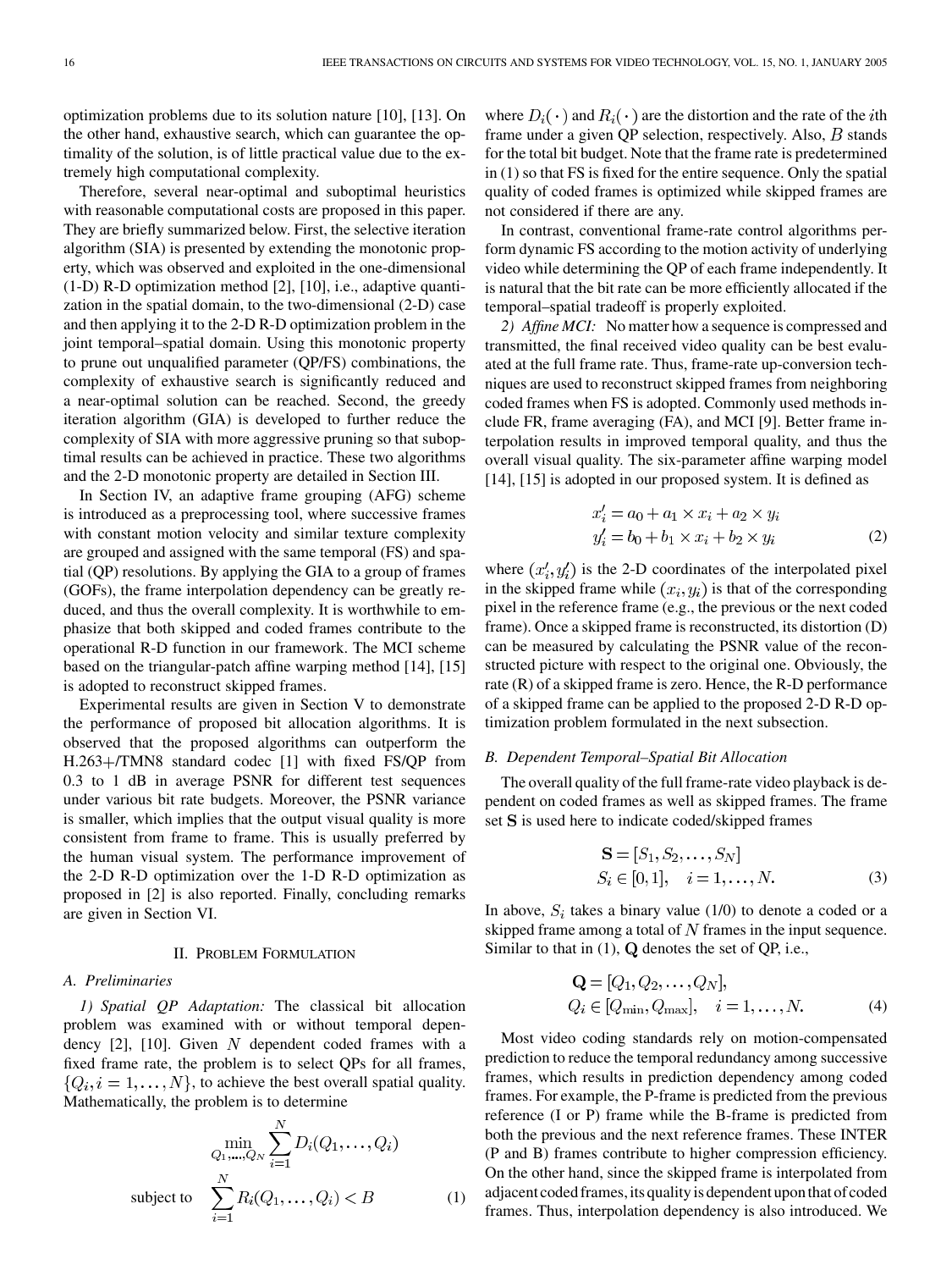call both prediction and interpolation dependency the temporal dependency, which is generally unavoidable in MCP-based video coders, especially for low bit rate applications.

Based on the above discussion, the total distortion is contributed by both coded and skipped frames and can be expressed by

$$
\sum_{i=1}^{N} D_i(\mathbf{Q}, \mathbf{S})
$$
  
= 
$$
\sum_{i=1}^{N} \{D_i(\mathbf{Q}, \mathbf{S}) | (S_i = 1) + D_i(\mathbf{Q}, \mathbf{S}) | (S_i = 0) \}.
$$
 (5)

Since skipped frames do not cost any bit, the total rate is contributed by coded frames only. That is

$$
\sum_{i=1}^{N} R_i(\mathbf{Q}, \mathbf{S}) = \sum_{i=1}^{N} R_i(\mathbf{Q}, \mathbf{S}) | (S_i = 1).
$$
 (6)

Consequently, the 2-D bit allocation problem is to find  $Q^*$  and  $S^*$  such that

$$
[\mathbf{Q}^*, \mathbf{S}^*] = \arg\min_{\mathbf{Q}, \mathbf{S}} \sum_{i=1}^N D_i(\mathbf{Q}, \mathbf{S})
$$
  
subject to 
$$
\sum_{i=1}^N R_i(\mathbf{Q}, \mathbf{S}) < B \tag{7}
$$

where  $D_i(\mathbf{Q}, \mathbf{S})$  and  $R_i(\mathbf{Q}, \mathbf{S})$  are the distortion and the rate of the *i*th frame under the given FS and QP sets, respectively. Usually,  $R$  is measured in bits and  $D$  in the mean square error (MSE).

This problem can be simplified by forcing all coded frames to be intraframes to avoid prediction dependency and using FR instead of bidirectional interpolation methods (e.g., FA and MCI) to eliminate interpolation dependency. As a result, the temporal dependency can be totally ignored as done in [[12\]](#page-11-0). Following this line of thought, we can rewrite  $(5)$  and  $(6)$  as

$$
\sum_{i=1}^{N} D_i(\mathbf{Q}, \mathbf{S})
$$
  
= 
$$
\sum_{i=1}^{N} \{ D_i(Q_i) | (S_i = 1) + D_i(Q_{i_p}) | (S_i = 0) \}
$$
 (8)

and

$$
\sum_{i=1}^{N} R_i(\mathbf{Q}, \mathbf{S}) = \sum_{i=1}^{N} R_i(Q_i) | (S_i = 1)
$$
\n(9)

where  $Q_i$  is the QP of the *i*th intracoded frame and  $Q_{i_p}$  is the QP of the immediate previous intraframe of the  $i$ th skipped frame.

Under such simplifying conditions, both the prediction and the interpolation dependency relations are removed, and dynamic programing can be directly applied for the optimal solution. However, these simplifying conditions do not apply to MCP-based video coders that are widely in use today. Hence, we do not simplify the problem formulation, but propose some suboptimal heuristics to the original problem given by (5), (6), and (7) in this work.



Fig. 1. Trellis for the temporal–spatial bit allocation problem.

#### *C. Complexity*

The basic difference between the 1-D (spatial only) and the 2-D (joint temporal–spatial) bit allocation problems is that the frame rate (or FS) is predetermined in the 1-D case, while adaptive in the 2-D case. Therefore, for the 1-D problem, only QP is adaptive and only coded frames are of concern when evaluating the R-D performance. In contrast, FS and QP are both varying in the 2-D case, and the R-D performance evaluation should involve both coded and skipped frames.

The traditional 1-D bit allocation problem can be presented by a "trellis", where each stage of the trellis indicates a coded frame and each node of that stage corresponds to the R-D performance of the frame coded at a certain QP [[2\]](#page-11-0), [\[10](#page-11-0)]. When the trellis is applied to the 2-D bit allocation problem, an extra node is introduced at each stage to indicate the skipped frame, which is called the "skip node" as shown in Fig. 1. Unlike the coded frame (node), whose rate and distortion values are calculated at the current stage, a skipped frame will be reconstructed by affine MCI [see (2)] after the next coded frame is available in our scheme. Therefore, the R-D performance of a skipped frame cannot be computed at the current stage but at later stages. It is thus clear that skip nodes have to be examined and pruned in later stages, while coded nodes can be pruned in the current stage. Hence, the complexity of the 2-D bit allocation problem is much higher than that of the 1-D problem.

As shown in Fig. 1, we assume that there are total  $N$  frames in the sequence and the total number of possible QP levels is . Given that any frame except the first and the last can be skipped, there are totally  $\sum_{i=0}^{N-2} M^{N-i} C_{N-2}^{i}$  possible paths, from which the best one should be selected. Hence, the complexity of exhaustive search is  $O(M^N \sum_{i=0}^{N-2} C_{N-2}^i / M^i)$ . In contrast, the complexity of the 1-D exhaustive search method, i.e., without considering FS, is  $O(M^N)$  [\[2](#page-11-0)].

#### III. SOLUTIONS TO THE PROBLEM

Dynamic programming was proposed to solve the independent 2-D R-D optimization problem [[12\]](#page-11-0). However, this technique is not applicable to the dependent case. Generally speaking, exhaustive search is required to guarantee the optimal solution by examining all possible paths. However, the complexity of exhaustive search is too high to be practical. Some suboptimal heuristics are proposed in this section to reduce the complexity. Our goal is to obtain near-optimal or suboptimal solutions at reasonable computational costs. In this paper, we focus our discussions on the IPP... structure. That is, the first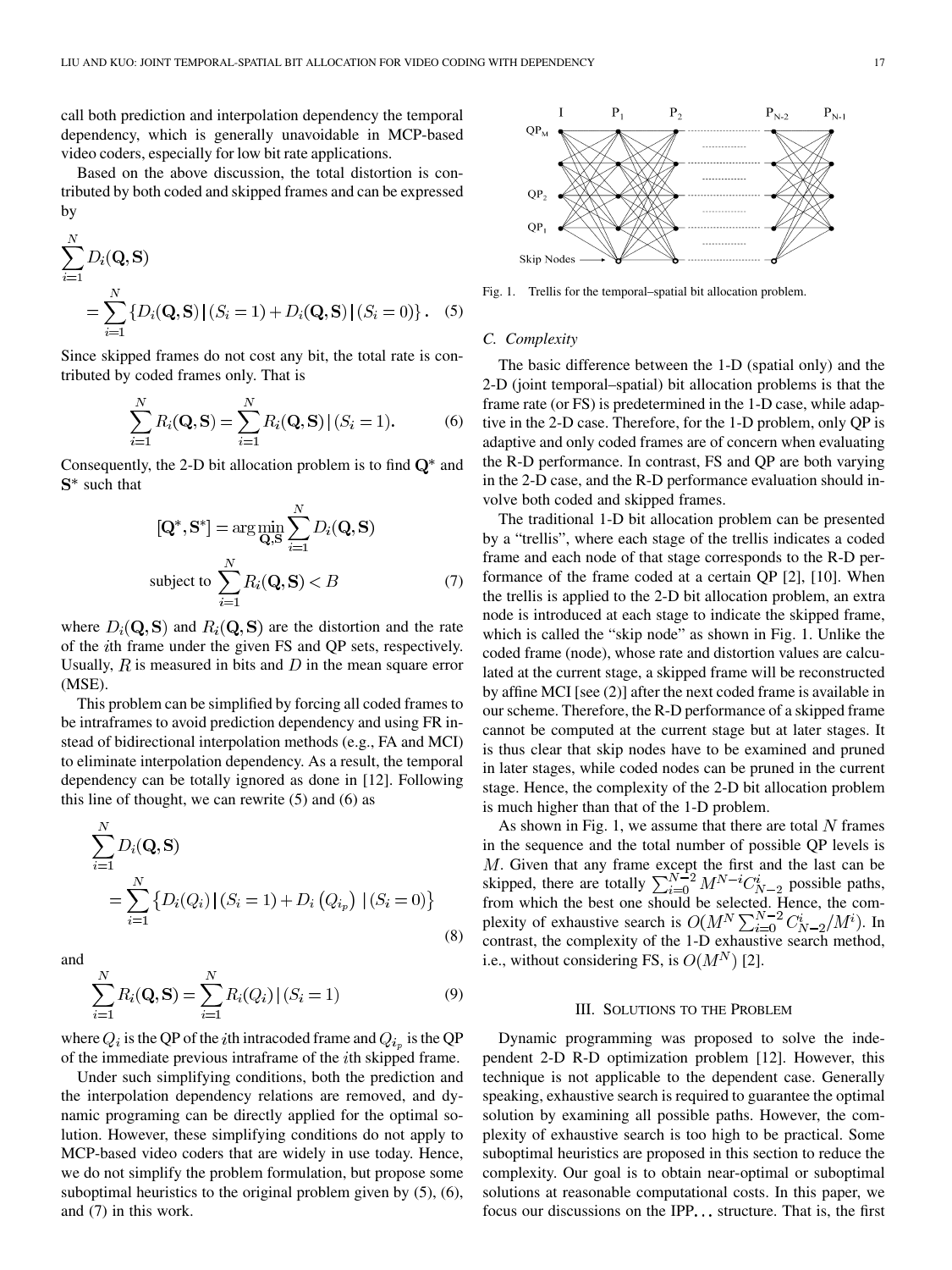

Fig. 2. R-D optimization procedure via iterations on  $\lambda$ .

frame is coded as an intraframe while all following frames are P-frames. However, the solution methodology given below can be easily extended to other video coding structures that may involve multiple I-frames and/or additional B-frames.

## *A. SIA*

The high complexity of exhaustive search is due to the exponentially increasing number of paths from one stage to another. Thus, the key issue here is to develop a pruning mechanism to eliminate unlikely paths from the "trellis" at each stage so that the number of candidate paths can be reduced. Based on this idea, the SIA is proposed.

*1)* Cost Function: First, a cost function  $J$  is defined to measure the R-D performance of a selected path with the Lagrangian parameter  $\lambda$ 

$$
D(i,k) = \sum_{j=1}^{k} D(i,j),
$$
  
\n
$$
R(i,k) = \sum_{j=1}^{k} R(i,j),
$$
  
\n
$$
J(i,k) = D(i,k) + \lambda R(i,k)
$$
 (10)

where  $D(i,k)$  and  $R(i,k)$  are the total distortion and the corresponding rate for the  $i$ th path up to the  $k$ th frame (or the  $k$ th stage), respectively.

Any video encoder, especially MCP-based, can be adopted in the proposed optimization mechanism to provide  $R(i, j)$  and  $D(i, j)$  for coded frames. The baseline H.263+/TMN8 [\[1](#page-11-0)] is used as an example in this work. As stated in Section II-A2, the affine MCI scheme is adopted to calculate the distortion  $D(i, j)$ for skipped frames while the rates of skipped frames are equal to zero. The optimization procedure is conducted through iterations. During the iteration, the cost parameter  $\lambda$  starts from the high and the low boundary values and converges gradually to a proper value in the middle so that the total bit rate converges to the budget. It is briefly shown in Fig. 2. The trellis based pruning methods, i.e., selective pruning and greedy pruning, are applied to find out the path with minimum total cost, which will be discussed later in this section and Section III-B, respectively.

*2) FS and QP Constraint:* Skip nodes are introduced to represent skipped frames as shown in Fig. 1. Theoretically, the maximum FS can be  $N-2$  in a sequence with N total frames, i.e., any frame except the first and the last frame can be skipped. However, in general, temporal quality would become unacceptable when FS exceeds a certain threshold. Hence, a maximum value of FS,  $S_{\text{max}}$  is set to ensure proper temporal quality. FS is checked at every stage. That is, any path that has more than  $S_{\text{max}}$  successive skipped frames is pruned out.

Furthermore, the flickering effect is an annoying visual artifact that occurs when the spatial quality of adjacent frames varies significantly. Although most video coding standards such as MPEG-4 and H.263 support a wide QP range, (e.g., from 2 to 31 in a total of 30 levels for H.263) it is observed that, when the QP difference between adjacent frames is above a certain value  $\Delta Q$ , the flickering effect becomes visible and annoying to human beings. Therefore, by limiting the selective QP range, the flickering effect can be alleviated while the complexity can be reduced at the same time. In terms of mathematics, let the QP of the kth coded frame be  $Q(k)$ , then the QP range for the coded frame at the  $(k + 1)$ th stage can be limited as

$$
Q(k+1) \in [Q(k) - \Delta Q, Q(k) + \Delta Q] \bigcap [Q_{\min}, Q_{\max}] \tag{11}
$$

where  $\Delta Q$  is the maximum of QP difference between adjacent coded frames, while  $Q_{\text{min}}$  and  $Q_{\text{max}}$  are the minimum and the maximum QP supported by video coding methods, respectively.

*3) Monotonic Property:* Ramchandran *et al.* [\[2](#page-11-0)] pointed out an interesting observation on the R-D curve of the 1-D dependent bit allocation problem, which is called the monotonic property. This property can be stated mathematically as follows. For any  $\lambda \geq 0$ , it is observed that

$$
J(i,j) \le J(i',j), \quad \text{if } i \le i' \tag{12}
$$

where  $i$  and  $j$  represent the QP of the  $i$ th and the  $j$ th coded frames from the lowest (finest) to the highest (coarsest) level, respectively. In words, the 1-D monotonic property means that a "better" (finer quantized) predictor leads to more efficient coding. This property appears to be valid for the 2-D case with FS as well. That is, we observed that a better reference frame results in not only better predicted frames but also more accurate reconstruction of skipped frames. Thus, for any  $\lambda \geq 0$ , we have

$$
J(i, s_{ij}, j) \le J(i', s_{ij}, j), \quad \text{if } i \le i'
$$
  
\n
$$
J(i, s_{ij}, j) \le J(i, s_{ij'}, j'), \quad \text{if } j \le j'
$$
  
\n
$$
J(i, s_{ij}, j) \le J(i', s_{i'j'}, j'), \quad \text{if } i \le i' \quad j \le j' \tag{13}
$$

where  $i$  and  $j$  stand, respectively, for the QP of the  $i$ th and the j<sup>th</sup> coded frame from the lowest (finest) to the highest (coarsest) level and  $s_{ij}$  denotes the skipped frame reconstructed from frames  $i$  and  $j$ . Since this property is not proved but observed from numerous experiments, the solution achieved by exploiting (12), (13) for pruning should not be claimed as strictly optimal. Instead, we say that it is near-optimal at a substantially lower computational complexity compared with exhaustive search.

Pruning conditions for both coded and skipped frames can be derived based on the monotonic property. The pruning rules for coded frames given in [[2\]](#page-11-0) are stated as follows.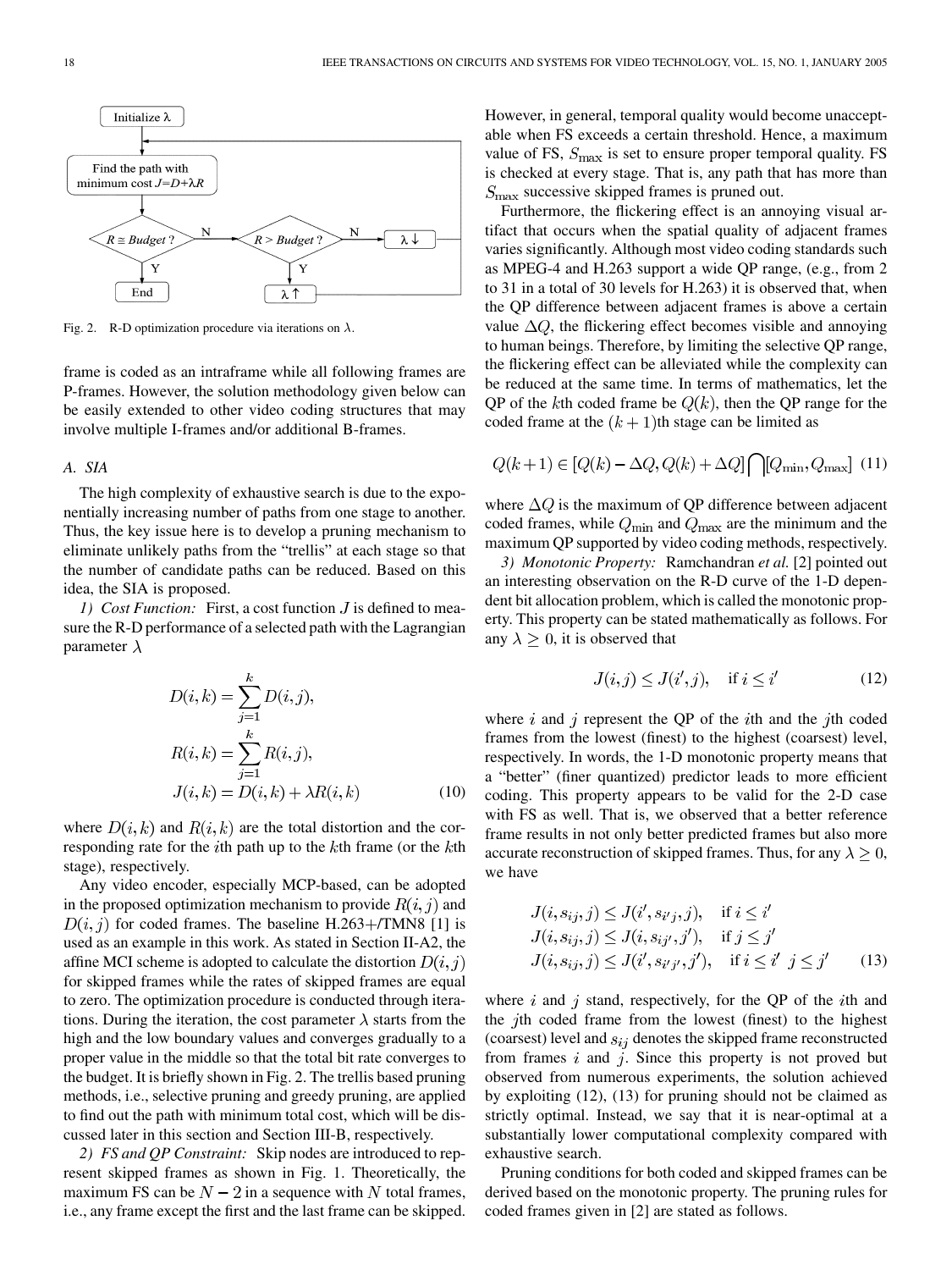*Rule* 
$$
1
$$
: If

$$
J(i) + J(i, j) \le J(i') + J(i', j)
$$
 for any  $i \le i'$  (14)

then branch  $(i', j)$  cannot be a part of the optimal path and should be pruned.  $Rule 2: If$ 

$$
J(i,j) \le J(i,j') \quad \text{for any } j \le j' \tag{15}
$$

then branch  $(i, j')$  cannot be a part of the optimal path and should be pruned.

Furthermore, we develop additional pruning rules for the 2-D dependent bit allocation problem by considering skipped frames as follows.

*Rule 3*: If

$$
J(i) + J(i, s_{ij}, j) + J(i, j) \le J(i') + J(i', s_{i'j}, j) + J(i', j) \text{ for any } i \le i',
$$
 (16)

then branch  $(i', s_{i'j}, j)$  cannot be a part of the optimal path and should be pruned.

*Rule 4*: If

$$
J(i, s_{ij}, j) + J(i, j) \le J(i, s_{ij'}, j') + J(i, j') \quad \text{for any } j \le j'
$$
\n
$$
(17)
$$

then branch  $(i, s_{ij'}, j')$  cannot be a part of the optimal path and should be pruned.

The property stated in Rule 3 can be proved using contradiction. That is, let us assume branch  $(i', s_{i'j}, j)$  be a part of the optimal path and  $(i', s_{i'j}, j, s_{i'jk}, k, \ldots, n)$  be the optimal path. Based on the monotonic property (12), we have

$$
J(i,j) \le J(i',j), \quad \text{if } i \le i' \tag{18}
$$

$$
J(i,j,k) \le J(i',j,k) \tag{19}
$$

$$
J(i, j, k, \dots, n) \le J(i', j, k, \dots, n)
$$
\n<sup>(20)</sup>

where  $k$  is the QP level of the coded frame following the jth frame and  $n$  is the QP level of the last coded frame.

 $\cdots$ 

Based on the monotonic property (13), we have

$$
J(i, j, s_{ijk}, k) \le J(i', j, s_{i'jk}, k)
$$
\n
$$
\dots \tag{21}
$$

$$
J(i, j, k, \dots, s_{ijk\ldots n}, n) \le J(i', j, k, \dots, s_{i'jk\ldots n}, n) \tag{22}
$$

Summing up (18)–(22), we conclude that the total cost  $\Sigma J$  of path  $(i, j, k, \ldots, n)$  is less than that of path  $(i', j, k, \ldots, n)$ , which contradicts to the assumption that  $(i', j, k, \dots, n)$  is the optimal path. Therefore, branch  $(i', s_{i'j}, j)$  cannot be a part of the optimal path, and should be pruned. Rule 4 can be proved using similar arguments. The above four pruning rules are used together to eliminate unlikely branches so that the complexity is reduced.



Fig. 3. Illustrative example of the SIA.

*4) Description of SIA:* The SIA is described below with an illustrative example given in Fig. 3.

- Step 1) Initialize the value of  $\lambda$ .
- Step 2) Calculate  $J(i,1)$  for the first frame, which is an I-frame, for every QP value within the range  $i \in$  $[Q_{\text{min}}, Q_{\text{max}}]$ , as shown in Fig. 3(a).
- Step 3) Prune unqualified I-nodes according to the monotonic property as shown in Fig. 3(b).
- Step 4) Grow the trellis to Stage 2 by coding the first P-frame with all QP values. The skip node is reserved as shown in Fig. 3(c).
- Step 5) Prune at Stage 2 with Rules 1 and 2. Note that the skip node should be kept as shown in Fig. 3(d).
- Step 6) Grow the trellis to one more stage. The skipped frame in the previous stage is reconstructed by the neighboring reference frames coded with selected QPs as shown in Fig. 3(e).
- Step 7) Prune at Stage 3 based on the monotonic property, i.e., Rules 1 and 2 for pruning the third coded frames, Rules 3 and 4 for pruning previous skipped frames. The skip node at Stage 3 is reserved as shown in Fig. 3(f).
- Step 8) Similar to Step 4, grow trellis to Stage 4 as shown in Fig.  $3(g)$ .
- Step 9) Prune paths that have more successive skipped frames than  $S_{\text{max}}$  as shown in Fig. 3(h). We set  $S_{\text{max}} = 2$  in this example.
- Step 10) Similarly to Step 7, pruning is performed based on the monotonic property as shown in Fig. 3(i).
- Step 11) Repeat Step 8–10 until the last frame. Update  $\lambda$  and return to Step 2.
- Step 12) Stop when  $\lambda$  converges.

The complexity of selective iteration is much lower than that of exhaustive search. Thus, it is a feasible solution and can be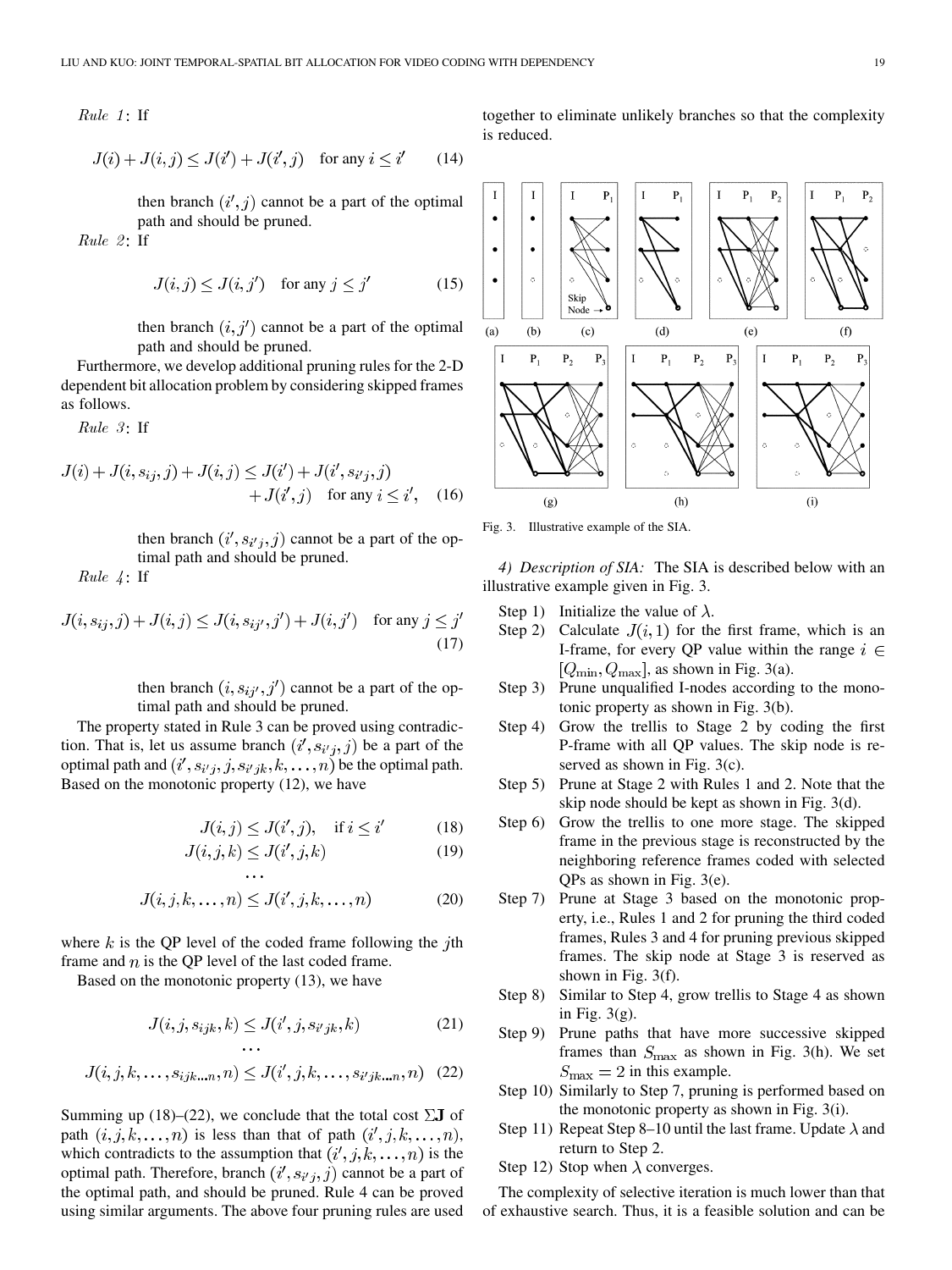

Fig. 4. Illustrative example of the GIA.

used to provide a near-optimal benchmark. However, due to the fact that many skip nodes within the range of  $S_{\text{max}}$  need to be reserved, the complexity of the 2-D dependent problem is still significantly higher than that of the 1-D counterpart. Hence, we propose a GIA in the following section to further reduce the complexity by more aggressive pruning

# *B. GIA*

In this approach, instead of pruning out nodes that violate the monotonic property, only nodes that give the best R-D performance and pending nodes are kept while all others are pruned out. The best nodes correspond to those frames coded with certain QP values, through which the path with the minimum cost  $J$ passes. The pending nodes are skip nodes through which more than one path may be reserved. The GIA shares the same cost function and FS/QP constraints with SIA, and the number of successively skipped frames has to be less than  $S_{\text{max}}$  as well. The operation procedure is similar to SIA but with more aggressive pruning. An example is shown in Fig. 4.

# **Description of GIA**

- Step 1) Initialize  $\lambda$ .
- Step 2) Calculate  $J(i, 1)$  for the first frame, which is an I-frame, with each QP within  $i \in [Q_{\text{min}}, Q_{\text{max}}]$  as shown in Fig. 4(a).
- Step 3) Select the I-frame with the lowest cost  $J$  as shown in Fig. 4(b).
- Step 4) Grow the trellis to Stage 2 by coding the first P-frame with all QP values. The skip node is reserved as shown in Fig. 4(c).
- Step 5) Keep the node with the lowest cost  $J$ , and prune out all others except the skip node as shown in Fig. 4(d).
- Step 6) Grow the trellis to one more stage. The skipped frame in the previous stage is reconstructed by the neighboring reference frames coded with selected QPs as shown in Fig. 4(e).
- Step 7) Prune out all nodes except the best node and the skip node as shown in Fig. 4(f).
- Step 8) Grow trellis to Stage 4 as shown in Fig.  $4(g)$ .
- Step 9) Prune out paths that have more successively skipped frames than  $S_{\text{max}}$  ( $S_{\text{max}}$  = 2 in this example) as shown in Fig. 4(h).
- Step 10) Prune nodes in the same way as described in Step 7 as shown in Fig. 4(i).
- Step 11) Repeat Step 8–10 until the last frame. Update  $\lambda$  and return to Step 2.
- Step 12) Stop when  $\lambda$  converges.

Since the quality of an I-frame will normally affect the quality of the following P-frames and thus the overall quality of the whole sequence, we slightly modify the above algorithm to keep all possible QPs of the first I-frame, and apply the monotonic pruning rule to the first I-P group only. Experiments show that this modification may slightly enhance the optimization speed by facilitating the convergence of  $\lambda$ . The complexity of GIA is tremendously reduced compared with either exhaustive search or SIA, while the solution is still close to the optimal. Thus, it is a more practical approach. Let the total number of frames be  $N$ , the total number of candidate QP levels be  $M$  and the maximum FS be  $S$ , the number of reserved paths at each stage is fixed  $(S + 1)$ . Then, the complexity in one iteration of GIA is  $O(SMN)$ .

It will be shown in Section V that, compared with H.263+/TMN8 codec with fixed QP and FS, around 0.3–1.0 dB improvement in PSNR is achieved by applying GIA for joint temporal–spatial bit allocation, with affine MCI for skipped frame reconstruction. In fact, any frame interpolation method can be adopted in association with the proposed method to result in selected QP/FS combinations and various degrees of quality enhancement. It is observed that bidirectional frame interpolation methods (such as MCI and FA) generally provides better reconstructed frames than unidirectional methods (such as FR). Thus, more frames can be skipped when MCI is adopted in comparison with FR.

#### IV. FAST APPROACH WITH ADAPTIVE FRAME GROUPING

FS significantly affects the complexity of the 2-D dependent bit allocation problem. As discussed before, the complexity of 2-D dependent GIA is  $O(SMN)$  while that of 1-D dependent GIA (with fixed FS) is  $O(MN)$ , where N is the total number of frames,  $M$  is the total QP levels and  $S$  is the maximum FS. To reduce the complexity caused by FS while keeping a certain degree of temporal flexibility, the concept of GOF is introduced below.

#### *A. Adaptive Frame Grouping*

*Definition:* A GOF is a group of frames, including both coded and skipped frames, which have similar temporal–spatial characteristics so that a uniform FS/QP can be applied to them without sacrificing much optimality.

Based on the above definition, we can calculate the cost function at the GOF level via

$$
D(i, j) = \sum_{n=1}^{N} D(i, n)
$$
  

$$
R(i, j) = \sum_{n=1}^{N} R(i, n)
$$
 (23)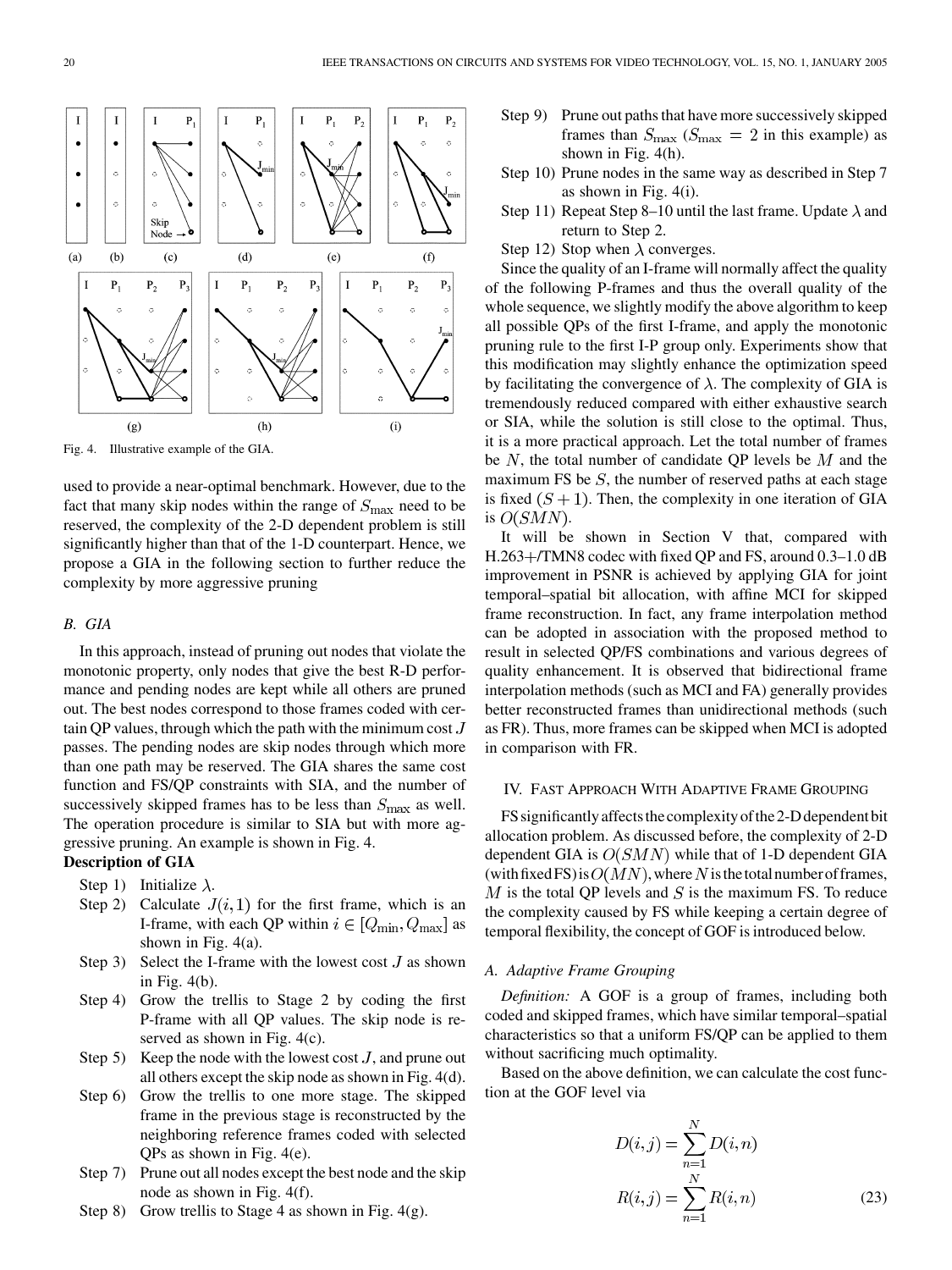

Fig. 5. Trellis for fast temporal–spatial bit allocation with a certain FS.

where  $D(i, j)$  and  $R(i, j)$  are the distortion and the rate of the jth GOF along the *i*th path, respectively, and  $N$  is the total number of frames in that GOF. The sums of rates and distortion measures from all frames in one GOF are taken as the group rate and the distortion measure, respectively. Note that each GOF does not contribute to the cost equally. Instead, a GOF with more frames weighs more (reflected by larger  $R$  and  $D$  values resulted from the summation) based on the fact that each single frame is equally weighted in the overall visual quality. By applying (23) to (10), the cost function  $J(i,k)$  for the kth stage (GOF) can be calculated in a similar way.

With the GOF concept, skip nodes in Figs. 1, 3, and 4 do not exist in the modified trellis. Each node in Fig. 5 represents a GOF. The temporal–spatial flexibility in this scenario is not at the frame level but at the GOF level.

Let the total number of GOF be  $N'$ , the number of QP level be  $M$  and the maximum FS be  $S$ , then the complexity of one iteration is  $O(SMN')$ . Compared to the single frame greedy iteration, the complexity is reduced by a factor  $N/N'$ . Obviously, a constant motion velocity results in a larger number of frames in one GOF and thus less complexity.

One main issue here is how to group frames for efficient bit allocation. A frame-level rate control scheme with frame grouping was proposed by Song *et al.* [[11\]](#page-11-0). In their work, a GOP is defined as a group of pictures starting with an I-frame followed by a long sequence of predicted frames until the next I frame. One GOP is split into sub-GOPs of equal length, where the length is determined a priori. FS and QP can be adjusted among sub-GOPs, while kept fixed within each sub-GOP. This implies that the motion velocity among frames in each sub-GOP should be nearly constant, which might not always be true. In contrast, GOFs defined in this paper are not equally long. Instead, their lengths are adaptively determined to ensure that the same FS and QP can be applied to frames with similar temporal–spatial characteristics.

One widely accepted criterion to measure distinct motion and texture characteristics is the mean of the absolute difference (MAD), which is defined as

$$
MAD(i) = \frac{\sum_{j=1}^{N} |p(i,j) - p(i-1,j)|}{N}
$$
 (24)

where  $p(i, j)$  indicates the jth pixel value in the *i*th frame with a total number of  $N$  pixels in one frame. MAD gives the average pixel by pixel difference between two adjacent frames and re-



Fig. 6. Simplified trellis for fast temporal–spatial bit allocation.

flects the motion and residue activities. A larger MAD value implies faster motion and more residues from the previous frame to the current frame so that less FS and QP should be assigned, and vice versa. Frames with similar MAD can be grouped into one GOF. The differential of MAD is used here to detect the MAD value change, i.e.,

$$
\text{MAD}'(i) = \frac{d(\text{MAD}(i))}{di} \approx \text{MAD}(i) - \text{MAD}(i - 1). \tag{25}
$$

When  $\text{MAD}'(i)$  exceeds a predetermined threshold, we start a new GOF from the *i*th frame. Since a skipped frame in one GOF can only be reconstructed after the next coded frame is available (by assuming a general frame interpolation method is used, e.g., bidirectional MCI or FA), the last frame in a GOF must be a coded frame. A GOF can start with a skipped frame except for the first GOF that contains only one I frame. For example, if we detect  $\text{MAD}'$  > threshold at  $1, 2, 5, 14, \ldots$ , then the first GOF includes Frame 1, the second GOF contains Frames 2–4, the third contains 5–13, and so on.

# *B. GIA Applied to GOF*

We explain how GIA is applied to GOFs with an example as shown in Fig. 6, where the 2-D trellis given in Fig. 5 is redrawn in 1-D for simplification. Let the maximum FS be  $S$  and the number of QP levels be  $M$ .

- Step 1) Initialize the value of  $\lambda$ .
- Step 2) Encode the first GOF (i.e., the I-frame) with all possible QPs.
- Step 3) The second GOF is coded with all QP/FS combinations from all nodes generated in Step 2, where skipped frames are reconstructed by their previous and next coded frames. Because all nodes  $(M)$ of the first GOF (I-frame) are reserved, the total number of possible paths at this stage is  $SM^2$ .
- Step 4) The R-D cost is calculated for every path up to the current stage, which is contributed by both coded and skipped frames in each GOF, and the path with the lowest cost is selected.
- Step 5) The next (i.e., the third) GOF is generated from the selected current (i.e., the second) GOF, with all QP/FS combinations. The total number of candidate paths in this stage is  $SM$ .
- Step 6) Greedy pruning is performed in a way similar to that in Step 4, and only the path with the lowest cost is kept.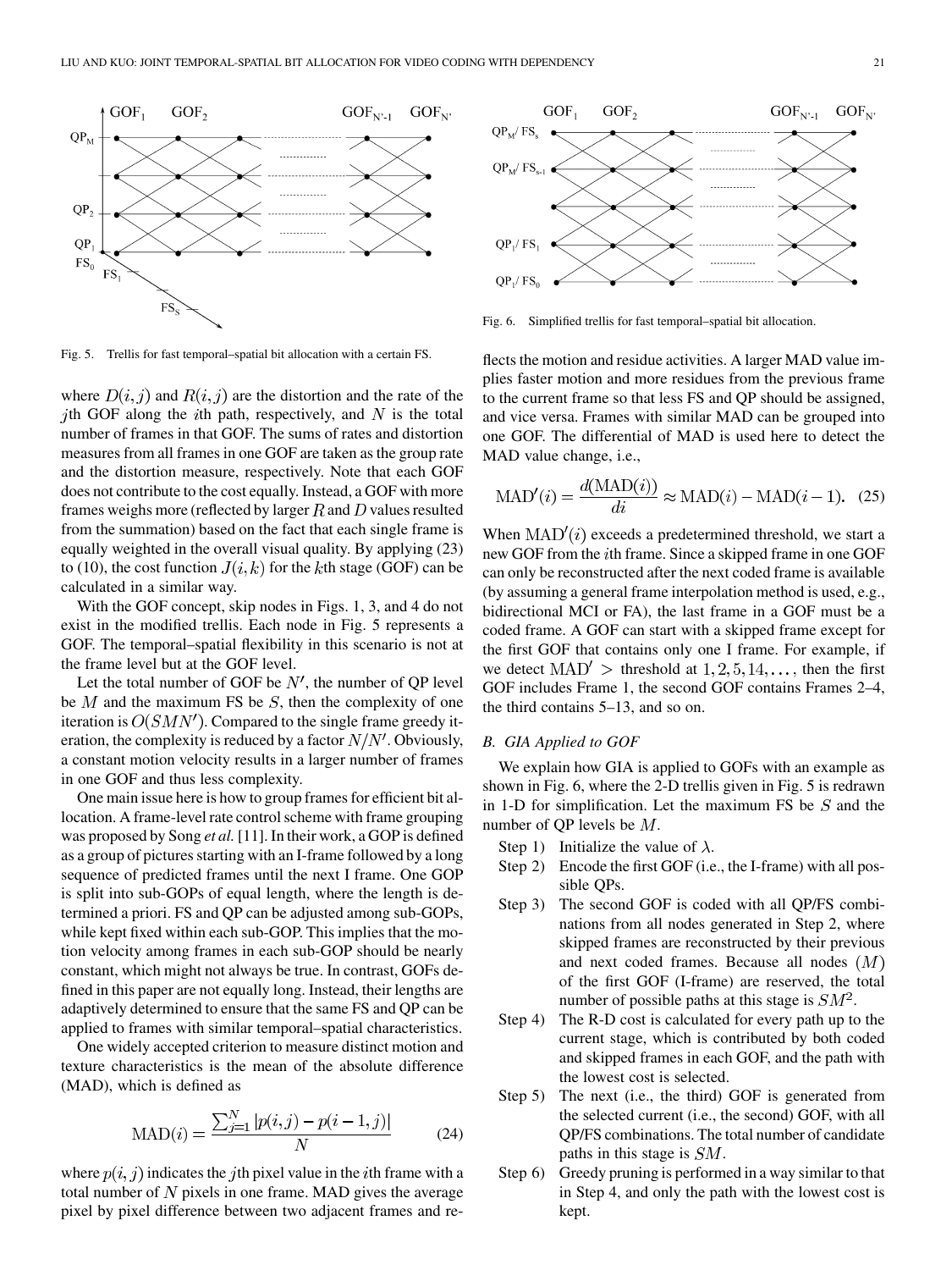- Step 7) Repeat Steps 5 and 6 until the whole sequence is finished. Update  $\lambda$  according to the rate and the budget.
- Step 8) Repeat Steps 2–7 until  $\lambda$  converges.

Some approximations can be used to further reduce the complexity and make the approach faster. In the standard codec with fixed FS and QP, QP can be determined by FS and the budget. Based on this fact, a specific empirical QP can be associated with a certain FS under the bit rate budget. Therefore, in the above procedure, for each FS value, encoding can be done only once with the empirical QP value so that the complexity of each iteration can be reduced to  $SN'$ . It is also observed that  $\lambda$  converges faster with empirical QP and FS pairs.

# V. EXPERIMENTAL RESULTS

Experiments were conducted to compare the performance of the proposed heuristic methods (i.e., SIA, GIA applied to single frames and GOFs), the spatial domain adaptive quantization method  $[2]$  $[2]$  and the standard H.263+/TMN8 codec  $[1]$  $[1]$ with various FS and QP combinations. In our simulations, the average PSNR was calculated based on both coded and skipped frames, i.e., the comparison was conducted at the full frame rate. Skipped frames in both proposed and reference approaches were reconstructed by affine MCI (2), and the distortion of a skipped frame was measured by the PSNR of the reconstructed image with respect to the original. The initial lower and upper boundary values of  $\lambda$  were set to 0.0 and 99.0, respectively, and the threshold to determine the convergence of  $\lambda$  was set to 0.0001.  $\lambda$  was updated using the slope of the R-D curve during iterations until it converged or the maximum number of iterations was met. The IPP... structure was adopted for simplicity. All test sequences were of the QCIF format, if not specified.

# *A. Frame-Based SIA versus GIA*

Since exhaustive search is practically infeasible, we use the result obtained by SIA as the performance benchmark. Because the high complexity of SIA, only a short sequence was simulated. The first five frames (IPPPP) of the "Suzie" sequence were simulated using SIA and GIA for the purpose of comparison. We see from Fig. 7 that GIA  $(-*)$  can achieve an average PSNR close to that of SIA (-o-) under the same rate while the computational complexity is significantly reduced. Therefore, we can conclude that GIA provides a good heuristic solution to the temporal–spatial dependent bit allocation problem.

# *B. Frame-Based GIA versus Adaptive Quantization [[2\]](#page-11-0)*

With fixed FS, the temporal adaptivity of the proposed GIA is eliminated while only QPs of coded frames can be adjusted, which is the same as the method given in [\[2](#page-11-0)]. Thus, we set the maximum FS to zero (i.e.,  $S_{\text{max}} = 0$ ) in the proposed GIA to simulate the adaptive quantization (greedy) approach in [[2\]](#page-11-0) at the full frame rate.

In Fig. 8, we compare the overall R-D performance of the proposed 2-D GIA (frame based, -o-) with that of the spatial domain adaptive quantization  $[2]$  $[2]$  (- $\triangleright$ -) applied to Frames 1–120 of the "Suzie" sequence. It can be seen that the proposed GIA achieves a higher average PSNR (luminance) value than its 1-D



Fig. 7. R-D performance comparison of SIA (- $\circ$ -) and GIA (- $\ast$ -) applied to Frames 1–5 of the "Suzie" sequence.



Fig. 8. R-D performance comparison of proposed GIA (-0-) and spatial domain adaptive quantization  $(-\triangleright -)$  applied to Frames 1-120 of the "Suzie" sequence.

counterpart [\[2](#page-11-0)] since GIA takes advantage of adaptive FS as well as MCI for skipped frame reconstruction when motion activities are low. Thus, more bits can be saved to enhance the picture quality of coded frames, which benefits the reconstruction of skipped frames in return.

Fig. 9 illustrates the frame to frame quality (PSNR of luminance) comparison of the proposed GIA (frame based, solid) with the spatial domain adaptive quantization method [\[2](#page-11-0)] (dashed) under a bit budget of 60 kb/s. We see that, for most frames, the picture quality using the proposed GIA is better than that obtained by [[2\]](#page-11-0), especially when motion activities are low, e.g., before the 40th frame and after the 80th frame. The reason is the same as that stated earlier. When motion activities are high, e.g., from the 40th to the 80th frame, the picture quality obtained by both methods is similar since the full frame rate is preferred by the proposed method so that it is reduced to the 1-D adaptive quantization. The consumed bit rates by the proposed and the 1-D reference methods were 60.66 and 59.58 kb/s, and the corresponding average PSNR values were 35.05 and 34.25, respectively.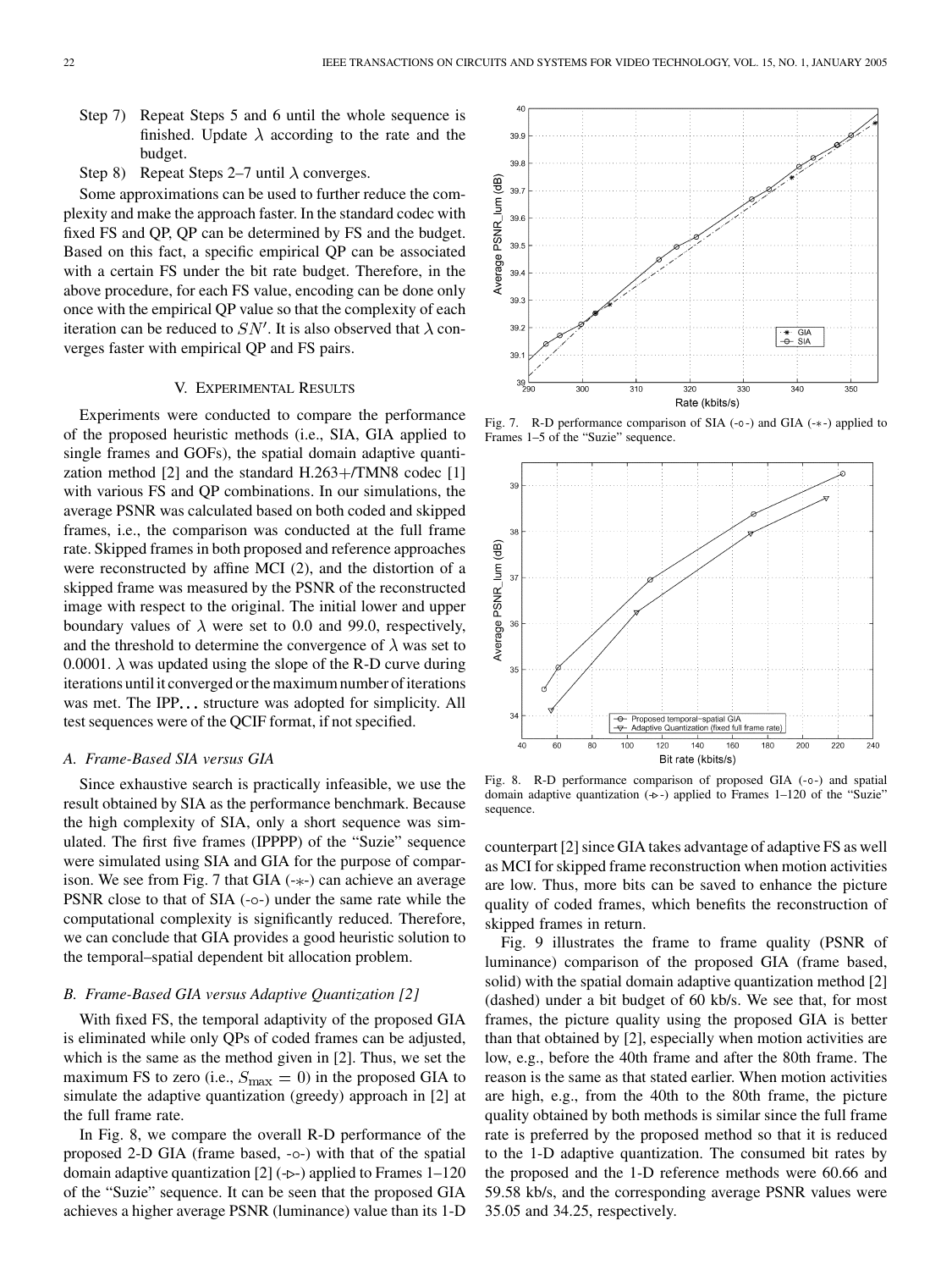

Fig. 9. Frame-to-frame quality comparison of the proposed GIA (solid) and spatial adaptive quantization (dashed) under the bit budget of 60 kb/s applied to Frames 1–120 of the "Suzie"sequence.

# *C. Frame-Based GIA versus H.263 /TMN8 With Fixed FS/QP*

Fig. 10 provides the R-D performance comparison of the proposed GIA (-o-) and TMN8 with fixed FS and QP for the "Suzie" sequence (which is a talking head sequence with low temporal and spatial complexities) and the "Coastguard" sequence (with higher complexity). Affine MCI was used to reconstruct skipped frames in both cases. It can be seen that GIA achieves the higher average PSNR value than TMN8 with any fixed FS/QP combination. For the TMN8 coder with fixed FS/QP, reasonable FS results in better overall quality than the full frame rate encoded at low bit rates due to the contribution from affine MCI.

The frame to frame quality comparison between GIA and TMN8 with various fixed FS/QP combinations is given in Fig. 11. Frames 1–120 of the "Suzie" sequence were tested under the bit rate budget of 60 kb/s and affine MCI was used to reconstruct skipped frames in both cases. It can be seen that GIA adaptively selected FS/QP among frames with various temporal and spatial complexities so that better bit allocation was achieved. Besides significantly improving the average PSNR, the proposed method can also maintain constant overall quality as evidenced by a low PSNR variance value, which is preferred by the human visual system. More PSNR variance comparisons are shown in Table I.

Adaptive FS/QP selection by the proposed GIA applied to Frames 1–120 of the "Suzie" sequence under the bit budget of 60 kb/s is given in Fig. 12. Note that  $QP = 0$  in the figure simply means that the frame is skipped (instead of actually setting  $QP = 0$ ). It shows that the full frame rate  $(FS = 0)$  is preferred when motion activities are high (around Frames 40–80) while finer QP with more FS is preferred when motion activities are low, e.g., in the beginning and the ending parts of this sequence.

Tables I and II present the performance in terms of the average PSNR and the PSNR variance for GIA and TMN8 with fixed FS/QP combinations under various budgets on test sequences "Suzie" and "Coastguard", respectively. From these results, we conclude that GIA always achieves higher overall quality (i.e., higher average PSNR) while maintaining constancy (i.e., lower PSNR variance).



Fig. 10. R-D performance comparison of proposed GIA (-0-) and standard H.263+/TMN8 [\[1](#page-11-0)] with fixed FS/QP combinations (FS =  $0:$  - $*$ -, FS = 1:  $-+-$ ; FS = 2 : -4-, and FS = 3 : - $\Box$ -) applied to (a) Frames 1–120 of the "Suzie" sequence and (b) Frames 51–150 of the "Coastguard" sequence.

# *D. GOF-Based GIA, Frame-Based GIA, and TMN8 With Fixed FS/QP*

Fig. 13 presents the MAD curve of the "Suzie" sequence from the 1st to the 120th frame, where MAD is calculated via (24). The motion velocity is constant among frames with similar MAD, where the same FS/QP can be applied. The MAD differential (25) is calculated and shown in Fig. 14 to determine the variation of the motion velocity as well as spatial complexities. If the absolute value of MAD differential exceeds a predetermined threshold at a certain frame, a new GOF has to start from there. Figs. 15 and 16 present results of adaptive frame grouping on "Suzie" with threshold equal to 0.45 and 0.48. It shows that the smaller the threshold, the finer the grouping is. Comparing the adaptive frame grouping results with adaptive FS/QP selection achieved by frame-based GIA as given in Fig. 12, we see that adaptive frame grouping and adaptive FS/QP selection match each other well.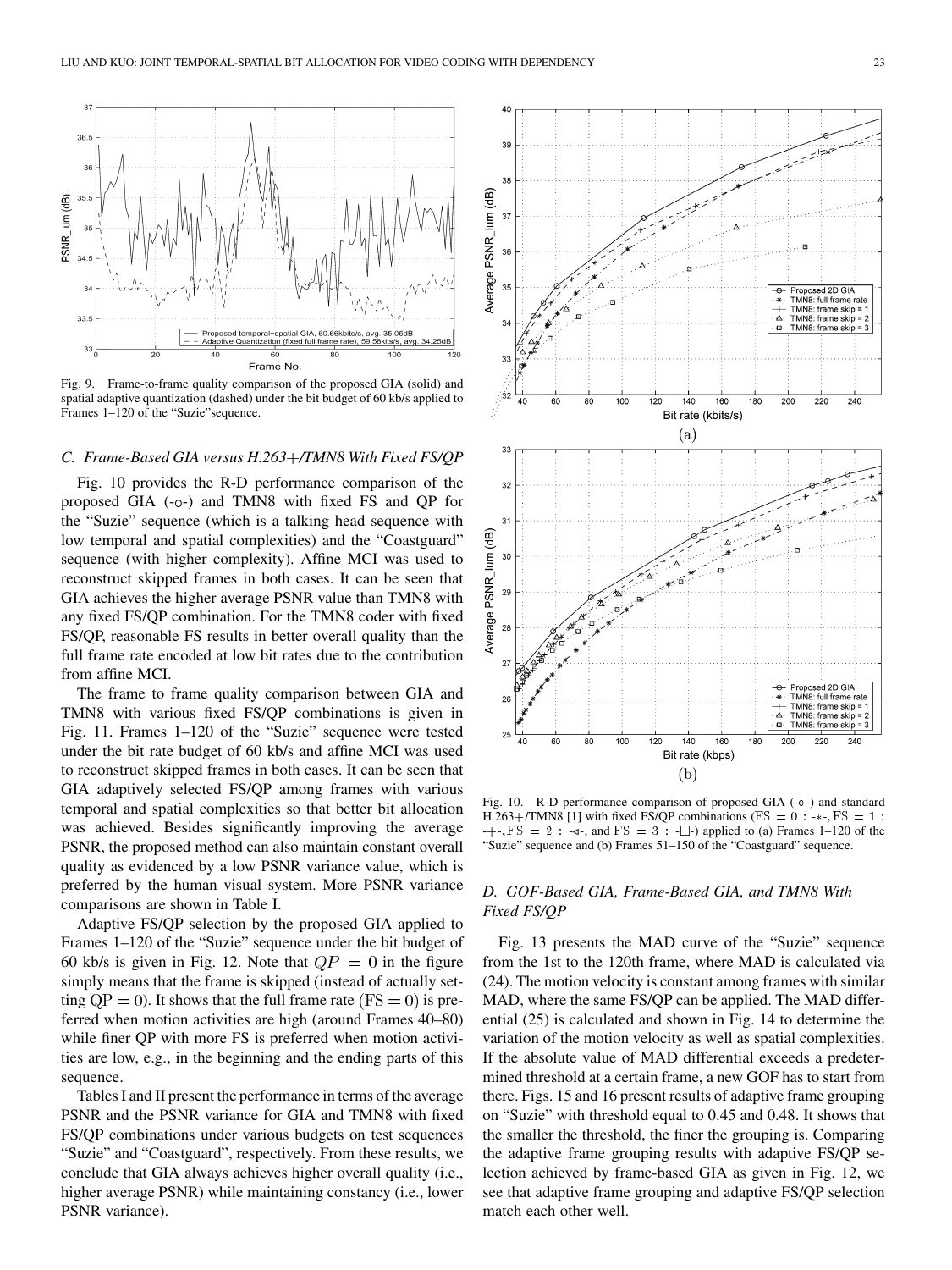

Fig. 11. Frame-to-frame quality comparison of the proposed GIA (solid) and TMN8 with fixed FS/QP combinations, (FS =  $0/\text{QP} = 10$ : dotdash, FS =  $1/\text{QP} = 8$ : dashed,  $\overline{\text{FS}} = 2/\text{QP} = 6$ : dotted) under the bit rate budget of 60 kb/s applied to Frames 1–120 of the "Suzie" sequence.

TABLE I TARGET AND ACTUAL BIT RATES, AVERAGE PSNR VALUES, AND PSNR VARIANCES OF THE PROPOSED GIA AND TMN8 WITH FIXED FS/QP COMBINATIONS FOR THE "SUZIE" SEQUENCE

| $Budget = 40kbits/s$  | Rate $(kbits/s)$ | Average PSNR (dB) | <b>PSNR</b> Variance |  |
|-----------------------|------------------|-------------------|----------------------|--|
| 2-D GIA (frame)       | 39.27            | 33.68             | 0.38                 |  |
| $FS=0, QP=15$         | 38.39            | 32.61             | 0.22                 |  |
| $FS=1, QP=11$         | 38.69            | 33.41             | 0.85                 |  |
| $FS=2$ , $QP=9$       | 40.10            | 33.18             | 3.72                 |  |
| $FS=3$ , $QP=8$       | 39.37            | 32.80             | 7.90                 |  |
| $Budget = 60kbits/s$  | Rate (kbits/s)   | Average PSNR (dB) | <b>PSNR</b> Variance |  |
| 2-D GIA (frame)       | 60.66            | 35.05             | 0.38                 |  |
| $FS=0, QP=10$         | 61.01            | 34.23             | 0.25                 |  |
| $FS=1$ , QP=8         | 57.07            | 34.57             | 1.39                 |  |
| $FS=2, QP=6$          | 66.34            | 34.39             | 6.14                 |  |
| $FS=3$ , $QP=6$       | 56.37            | 33.58             | 10.78                |  |
| $Budget = 113kbits/s$ | Rate (kbits/s)   | Average PSNR (dB) | <b>PSNR</b> Variance |  |
| 2-D GIA (frame)       | 113.04           | 36.95             | 0.48                 |  |
| $FS=0$ , $QP=7$       | 103.34           | 36.08             | 0.27                 |  |
| $FS=1$ , QP=5         | 111.00           | 36.61             | 3.43                 |  |
| $FS=2$ , $QP=4$       | 112.12           | 35.60<br>10.39    |                      |  |
| $FS=3$ , $QP=3$       | 140.42           | 35.52<br>22.74    |                      |  |

According to Fig. 16, the initial frame segmentation set was chosen to be  $\{1, 2, 3, 5, 46, 47, 49, 54, 55, 56, 57, 75\}$ . By eliminating frames whose locations are close to each other, the final frame segmentation set became  $\{1, 2, 5, 46, 54, 75\}$ . Thus, the six GOFs were:

- GOF 1:1;
- GOF 2: 2, 3, 4;
- GOF 3:  $5, 6, \ldots, 45$ ;
- GOF 4:  $46, 47, \ldots, 53;$
- GOF 5: 54, 55,  $\dots$ , 74;
- GOF 6: 75, 76,  $\dots$ , 120.



Fig. 12. Adaptive FS/QP allocation by GIA applied to Frames 1–120 of the "Suzie" sequence.

TABLE II TARGET AND ACTUAL BIT RATES, AVERAGE PSNR VALUES, AND PSNR VARIANCES OF THE PROPOSED GIA AND TMN8 WITH FIXED FS/QP COMBINATIONS FOR THE "COASTGUARD" SEQUENCE

| $Budget = 40kbits/s$ | Rate (kbits/s)   | Average PSNR (dB) | <b>PSNR</b> Variance |  |
|----------------------|------------------|-------------------|----------------------|--|
| 2-D GIA (frame)      | 40.80            | 26.78             | 0.42                 |  |
| $FS=0, QP=29$        | 40.80            | 25.60             | 0.28                 |  |
| $FS=1$ , $QP=22$     | 40.10            | 26.41             | 0.62                 |  |
| $FS=2, QP=19$        | 40.01            | 26.61             | 1.90                 |  |
| $FS=3, QP=17$        | 39.92            | 26.48             | 3.85                 |  |
| $Budget = 61kbits/s$ | Rate $(kbits/s)$ | Average PSNR (dB) | <b>PSNR</b> Variance |  |
| 2-D GIA (frame)      | 61.40            | 27.90             | 0.45                 |  |
| $FS=0, QP=21$        | 62.50            | 26.94             | 0.25                 |  |
| $FS=1$ , QP=17       | 58.84            | 27.53             | 0.94                 |  |
| $FS=2, QP=14$        | 60.60            | 27.72             | 2.92                 |  |
| $FS=3, QP=12$        | 63.70            | 27.56             | 5.82                 |  |
| $Budget = 84kbits/s$ | Rate (kbits/s)   | Average PSNR (dB) | <b>PSNR</b> Variance |  |
| 2-D GIA (frame)      | 84.20            | 28.85             | 0.39                 |  |
| $FS=0, QP=17$        | 85.30            | 27.90             | 0.22                 |  |
| $FS=1, QP=13$        | 86.84            | 28.75<br>1.50     |                      |  |
| $FS=2, QP=11$        | 87.62            | 28.66<br>4.12     |                      |  |
| $FS=3, QP=10$        | 81.80            | 28.13<br>7.14     |                      |  |
|                      |                  |                   |                      |  |



Fig. 13. MAD analysis of the "Suzie" sequence from Frames 1 to 120.

The GOF-based GIA is applied to the above six GOFs and MCI is used to reconstruct skipped frames. It is shown in Fig. 17 that the R-D performance of GOF-based GIA  $(-\circ-)$ is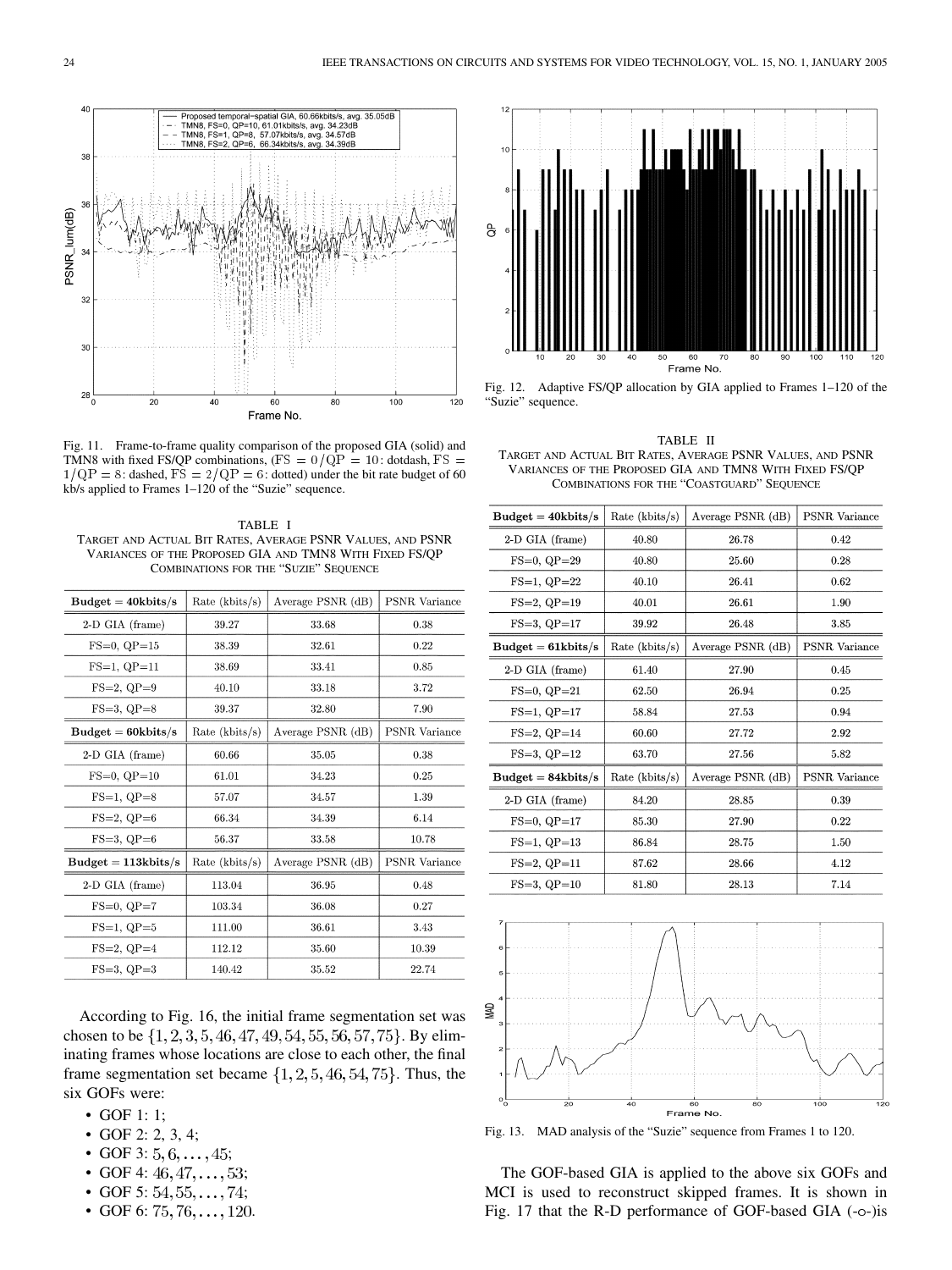

Fig. 14. MAD differential analysis of the "Suzie" sequence from Frames 1 to 120.



Fig. 15. Adaptive frame grouping result for the "Suzie" sequence based on MAD differential with threshold equal to 0.45.



Fig. 16. Adaptive frame grouping result for the "Suzie" sequence based on MAD differential with threshold equal to 0.48.

slightly worse than that of frame-based GIA  $(-\diamond-)$ , while much better than that of TMN8 without FS/QP adaptation  $(++)$ . Its complexity is significantly reduced compared with frame-based GIA, and at the mean time, visual quality remains constant as evidenced by the low PSNR variance. An example is given in Table IV. The adaptively selected FS/QP for the six GOFs are given in Table IV.

The complexities of our proposed methods, including SIA, frame-based GIA and GOF-based GIA, are compared in Table V with the adaptive quantization method in [\[2](#page-11-0)] as the reference. Here,  $S, M, N$ , and  $N'_{\text{GOF}}$  stand for the maximum FS, the total number of candidate QP levels, the total number of frames and the total number of GOFs in the test sequence, respectively. Clearly, the complexity of SIA is very high. The complexity of the suboptimal heuristic, frame-based GIA, is significantly reduced. The complexity of our proposed fast approach, GOF-based GIA, can be lower than that of the reference, if frames with constant temporal and spatial characteristics are grouped efficiently so that  $SN_{\text{GOF}}^{\prime}$  < N (e.g., the "Suzie" sequence illustrated earlier). The overall R-D performance of GOF-based GIA is typically enhanced in comparison with that of the reference.



Fig. 17. R-D performance comparison between GOF-based GIA, frame-based GIA and TMN8 with fixed FS/QP for frames 1–120 of the "Suzie" sequence.

TABLE IV TARGET AND ACTUAL BIT RATES, AVERAGE PSNR VALUES, AND PSNR VARIANCES OF GOF-BASED GIA, FRAME-BASED GIA AND TMN WITH FIXED FS/QP COMBINATIONS FOR THE "SUZIE" SEQUENCE

| $Budget = 40kbits/s$ | Rate $(kbits/s)$ | Average PSNR (dB) | <b>PSNR</b> Variance |  |
|----------------------|------------------|-------------------|----------------------|--|
| GIA (GOF)            | 40.66            | 33.66             | 0.43                 |  |
| GIA (frame)          | 39.27            | 33.68             | 0.38                 |  |
| $FS=0, QP=15$        | 38.39            | 32.61             | 0.22                 |  |
| $FS=1$ , $QP=11$     | 38.69            | 33.41             | 0.85                 |  |
| $FS=2$ , $QP=9$      | 40.10            | 33.18             | 3.72                 |  |
| $FS=3$ , $QP=8$      | 39.37            | 32.80             | 7.90                 |  |

TABLE V COMPLEXITY COMPARISON OF PROPOSED METHODS

|                                                                                                                                                                                          | $\vert$ GIA (frame) $\vert$ GIA (GOF) $\vert$ Reference |  |
|------------------------------------------------------------------------------------------------------------------------------------------------------------------------------------------|---------------------------------------------------------|--|
| $\left\langle O(M^N\sum_{i=0}^{N-2}C_{N-2}^i/M^i),O(SMN)\right\rangle$ $\left\langle O(SMN) \right\rangle$ $\left\langle O(SMN'_{GOF}) \right\rangle$ $\left\langle O(MN) \right\rangle$ |                                                         |  |

The actual executable time depends on the hardware environment. When implemented in Pentium-II 600 MHz PC without code/assembly optimization, it demands more than 12 hours for bit allocation for ten frames of the "Suzie" QCIF with SIA, a couple of hours for 100 frames with frame-based GIA, and less than 20 min for 100 frames with GOF-based GIA. The above numbers however only provide a rough idea of relative execution speeds. The actual coding speed will be greatly enhanced with code/assembly optimization.

#### VI. CONCLUSION

Joint temporal–spatial bit allocation problem was addressed in this work and several heuristic solutions were proposed to solve the proposed problem with consideration of both frame prediction and frame interpolation dependency. Since classic optimization methods such as dynamic programming can only solve independent R-D optimization problems, exhaustive search is generally required to provide the optimal solution when the dependency among frames can not be ignored.